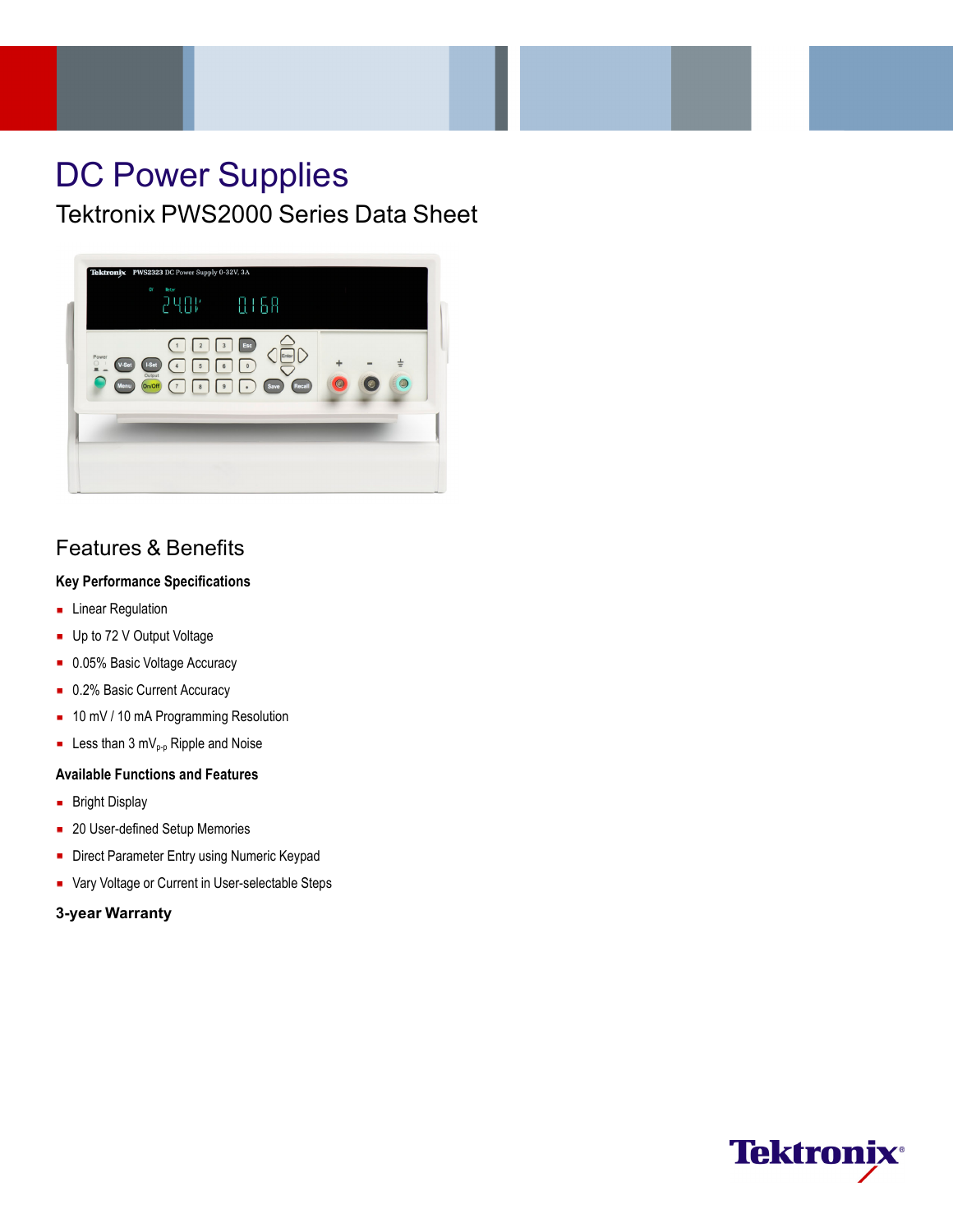### **Generate the Voltage or Current You Need**

With wide current and voltage ranges, plus 10 mA and 10 mV resolution, the PWS2000 Power Supply Series satisfies a wide variety of applications. Low-noise linear regulation and 0.05% voltage accuracy provide the clean, accurate power you need at a price you can afford.

### **Prevent Damaged Circuits and Lost Test Time**

The numeric keypad makes it easy to specify a precise current limit before you start your test. You can also specify a maximum output voltage, which will prevent accidental voltage settings above the specified maximum. A user-definable password allows you to lock the front panel to prevent unwanted adjustments during critical tests.

### **Designed to Make Your Work Easier**

The PWS2000 Power Supply Series is designed with the ease-of-use and familiar operation you expect from Tektronix.

#### **Intuitive Operation**

The direct-entry numeric keypad makes it easy to enter precise voltage and current values. Up/Down controls, with variable step-size, allow you vary output parameters in an increment size you choose.

#### **Bright Display**

A bright vacuum fluorescent display with large digits provides excellent readability at a distance, at an angle, or under dim lighting conditions.

#### **Setup Memories**

You can save your instrument settings in one of the 20 internal memory locations by simply pressing the Save button. Each time you want to recall that setting, just push the Recall button and choose the desired preset.

### **Performance You Can Count On**

In addition to industry-leading service and support, the PWS2000 Power Supply Series comes backed with a three-year standard warranty.

### **Characteristics**

**Electrical**

| <b>PWS2185</b>                                   | <b>PWS2323</b>                                                         | <b>PWS2326</b>                | <b>PWS2721</b>                                                                                                                        |  |  |  |  |  |  |  |  |  |
|--------------------------------------------------|------------------------------------------------------------------------|-------------------------------|---------------------------------------------------------------------------------------------------------------------------------------|--|--|--|--|--|--|--|--|--|
|                                                  |                                                                        |                               |                                                                                                                                       |  |  |  |  |  |  |  |  |  |
| 0 to 18 V                                        | 0 to 32 V                                                              | 0 to 32 V                     | 0 to 72 V                                                                                                                             |  |  |  |  |  |  |  |  |  |
| 0 to 5 A                                         | 0 to 3 A                                                               | $0$ to $6$ A                  | 0 to 1.5 A                                                                                                                            |  |  |  |  |  |  |  |  |  |
|                                                  |                                                                        |                               |                                                                                                                                       |  |  |  |  |  |  |  |  |  |
| $≤0.02% + 5$ mV                                  | ≤0.02% + 5 mV                                                          | $≤0.04% + 6$ mV               | $≤0.02% + 4 mV$                                                                                                                       |  |  |  |  |  |  |  |  |  |
|                                                  |                                                                        |                               |                                                                                                                                       |  |  |  |  |  |  |  |  |  |
|                                                  |                                                                        |                               |                                                                                                                                       |  |  |  |  |  |  |  |  |  |
|                                                  |                                                                        |                               |                                                                                                                                       |  |  |  |  |  |  |  |  |  |
| $\leq$ 0.1 % + 2 mA typical                      |                                                                        |                               |                                                                                                                                       |  |  |  |  |  |  |  |  |  |
|                                                  |                                                                        |                               |                                                                                                                                       |  |  |  |  |  |  |  |  |  |
| $\leq 1$ mV <sub>RMS</sub> / 3 mV <sub>p-p</sub> |                                                                        |                               |                                                                                                                                       |  |  |  |  |  |  |  |  |  |
| $≤5 \; mARMS$                                    |                                                                        |                               |                                                                                                                                       |  |  |  |  |  |  |  |  |  |
|                                                  |                                                                        |                               |                                                                                                                                       |  |  |  |  |  |  |  |  |  |
|                                                  | 10 mV                                                                  |                               |                                                                                                                                       |  |  |  |  |  |  |  |  |  |
|                                                  | 10 mA                                                                  |                               |                                                                                                                                       |  |  |  |  |  |  |  |  |  |
|                                                  |                                                                        |                               |                                                                                                                                       |  |  |  |  |  |  |  |  |  |
|                                                  |                                                                        |                               |                                                                                                                                       |  |  |  |  |  |  |  |  |  |
|                                                  |                                                                        |                               |                                                                                                                                       |  |  |  |  |  |  |  |  |  |
|                                                  |                                                                        |                               |                                                                                                                                       |  |  |  |  |  |  |  |  |  |
| $10 \text{ mV}$                                  |                                                                        | <20 V: 10 mV<br>≥20 V: 100 mV |                                                                                                                                       |  |  |  |  |  |  |  |  |  |
|                                                  |                                                                        |                               |                                                                                                                                       |  |  |  |  |  |  |  |  |  |
|                                                  |                                                                        |                               |                                                                                                                                       |  |  |  |  |  |  |  |  |  |
| <20 V: ≤0.05% + 15 mV<br>≤0.05% + 15 mV          |                                                                        |                               |                                                                                                                                       |  |  |  |  |  |  |  |  |  |
|                                                  |                                                                        |                               |                                                                                                                                       |  |  |  |  |  |  |  |  |  |
|                                                  | Ripple and Noise (20 Hz to 7 MHz)<br>Readback Accuracy, (25 °C ± 5 °C) |                               | $\leq$ 0.1 % + 2 mA typical<br>≤0.1 % + 5 mV<br>≤0.05% + 10 mV<br>≤0.2 % + 10 mA<br>10 mA<br>≥20 V: ≤0.05% + 120 mV<br>≤0.1 % + 15 mA |  |  |  |  |  |  |  |  |  |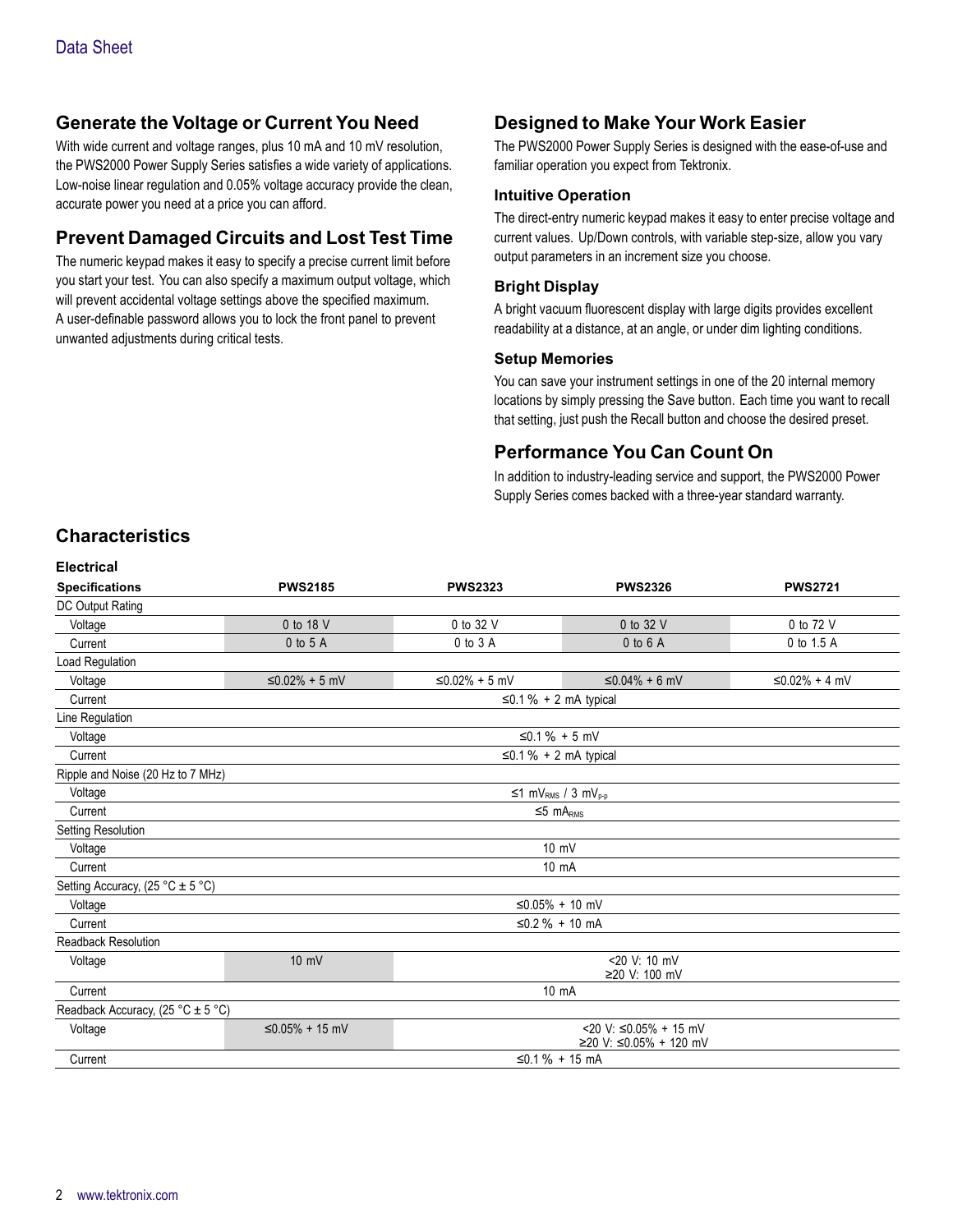#### **Display**

Vacuum fluorescent display.

#### **Memory**

20 setup memories.

### **Power Source**

| <b>Characteristic</b> | <b>Description</b>                          |
|-----------------------|---------------------------------------------|
| 110 V AC Setting      | 99 V <sub>RMS</sub> to 132 V <sub>RMS</sub> |
| 220 V AC Setting      | 198 $VRMS$ to 264 $VRMS$                    |
| Frequency             | 47 Hz to 63 Hz                              |
| Power Consumption     |                                             |
| PWS2185/2323/2721     | 350 VA                                      |
| <b>PWS2326</b>        | 700 VA                                      |

#### **Physical Characteristics**

| <b>Dimension</b>                | mm  | in.   |  |  |  |  |  |  |  |  |
|---------------------------------|-----|-------|--|--|--|--|--|--|--|--|
| <b>With Boots and Handle</b>    |     |       |  |  |  |  |  |  |  |  |
| Height                          | 105 | 4.15  |  |  |  |  |  |  |  |  |
| Width                           | 242 | 9.52  |  |  |  |  |  |  |  |  |
| Depth                           | 384 | 15.12 |  |  |  |  |  |  |  |  |
| <b>Without Boots and Handle</b> |     |       |  |  |  |  |  |  |  |  |
| Height                          | 91  | 3.57  |  |  |  |  |  |  |  |  |
| Width                           | 217 | 8.55  |  |  |  |  |  |  |  |  |
| Depth                           | 362 | 14.24 |  |  |  |  |  |  |  |  |
| Weight                          | kg  | Ib.   |  |  |  |  |  |  |  |  |
| <b>PWS2185</b>                  | 5.6 | 12.3  |  |  |  |  |  |  |  |  |
| PWS2323/2326/2721               | 6.7 | 14.8  |  |  |  |  |  |  |  |  |

#### **Environmental and Safety**

| Characteristic                    | <b>Description</b>                                                                                                                                                                                                                                                                               |  |  |  |  |  |
|-----------------------------------|--------------------------------------------------------------------------------------------------------------------------------------------------------------------------------------------------------------------------------------------------------------------------------------------------|--|--|--|--|--|
| Temperature                       |                                                                                                                                                                                                                                                                                                  |  |  |  |  |  |
| Operating                         | $0 °C$ to 40 $°C$                                                                                                                                                                                                                                                                                |  |  |  |  |  |
| Storage                           | $-20$ °C to 70 °C                                                                                                                                                                                                                                                                                |  |  |  |  |  |
| Warm up                           | 20 minutes to full uncertainty specifications                                                                                                                                                                                                                                                    |  |  |  |  |  |
| Relative Humidity (Noncondensing) |                                                                                                                                                                                                                                                                                                  |  |  |  |  |  |
| Operating and<br>storage          | 5% to 95% relative humidity (% RH) at up to 40 °C,<br>noncondensing                                                                                                                                                                                                                              |  |  |  |  |  |
| Storage                           | 5% to 95% RH at up to 40 °C, noncondensing<br>5% to 60% RH above 40 °C to 70 °C, noncondensing                                                                                                                                                                                                   |  |  |  |  |  |
| Altitude                          |                                                                                                                                                                                                                                                                                                  |  |  |  |  |  |
| Operating                         | 2.000 meters                                                                                                                                                                                                                                                                                     |  |  |  |  |  |
| Storage                           | 4.000 meters                                                                                                                                                                                                                                                                                     |  |  |  |  |  |
| Floating Voltage Rating           | Up to 100 V (DC + peak AC) between earth ground and<br>any output terminal                                                                                                                                                                                                                       |  |  |  |  |  |
| Electromagnetic<br>Compatibility  | European Union: EN 55011, Class A; IEC 61000-3-2;<br>IEC 61000-3-3, IEC 61000-4-2, IEC 61000-4-3,<br>IEC 61000-4-4, IEC 61000-4-5, IEC 61000-4-6, IEC<br>61000-4-8, IEC 61000-4-11<br>USA: FCC, CFR Title 47, Part 15, Subpart B, Class A<br>Australia: EMC Framework, demonstrated per Emission |  |  |  |  |  |
|                                   | Standard AS/NZS 2064 (Industrial, Scientific, and<br>Medical Equipment)                                                                                                                                                                                                                          |  |  |  |  |  |
| Safety                            | European Union: Low Voltage directive 2006/95/EC;<br>FN61010-1 2001<br>USA: Nationally recognized testing laboratory listing<br>UL61010-1-2004<br>Canada: CAN/CSA C22.2 No. 61010-1 2004                                                                                                         |  |  |  |  |  |

### **Warranty**

Three years.

### **Ordering Information**

### **Models**

| Model          | <b>Description</b>           |
|----------------|------------------------------|
| <b>PWS2185</b> | DC Power Supply, 18 V, 5 A   |
| <b>PWS2323</b> | DC Power Supply, 32 V, 3 A   |
| <b>PWS2326</b> | DC Power Supply, 32 V, 6 A   |
| <b>PWS2721</b> | DC Power Supply, 72 V, 1.5 A |
|                |                              |

**PWS2000 Includes**: Power supply, line cord, user manual, Traceable Certificate of Calibration, and documentation CD (includes user manuals and technical reference).

**Note**: Please specify power plug and preferred language option when ordering.

#### **Optional Accessories**

| <b>Accessory</b> | <b>Description</b>                   |
|------------------|--------------------------------------|
| RMU2U*1          | Rackmount Shelf Kit for 1 or 2 Units |
| 386-7598-00      | Rackmount Cosmetic Filler Panel      |

\*1 PWS2000 Series power supplies require 3U of height in a rack. The instrument's height, without boots, is 3 mm greater than 2U and 42 mm less than 3U. Filler panel 386-7598-00 may be used to fill the 42 mm gap above power supplies.

### **Power Plug Options**

| Option                                                                           | <b>Description</b> |  |
|----------------------------------------------------------------------------------|--------------------|--|
|                                                                                  | North America      |  |
|                                                                                  | Universal Euro     |  |
| $\frac{AD}{A1}$ $\frac{AD}{A2}$ $\frac{AD}{A3}$ $\frac{AD}{A5}$ $\frac{AD}{A10}$ | United Kingdom     |  |
|                                                                                  | Australia          |  |
|                                                                                  | Switzerland        |  |
|                                                                                  | China              |  |
| A11                                                                              | India              |  |
| A12                                                                              | <b>Brazil</b>      |  |

#### **Language Options**

| Option          | <b>Description</b>         |  |
|-----------------|----------------------------|--|
| L0              | English                    |  |
| L1              | French                     |  |
| $\frac{L2}{L3}$ | Italian                    |  |
|                 | German                     |  |
| $\overline{L4}$ | Spanish                    |  |
| L6              | Portuguese                 |  |
| L7              | Simplified Chinese         |  |
| $\mathsf{L}8$   | <b>Traditional Chinese</b> |  |
| L9              | Korean                     |  |
| L10             | Russian                    |  |
|                 |                            |  |